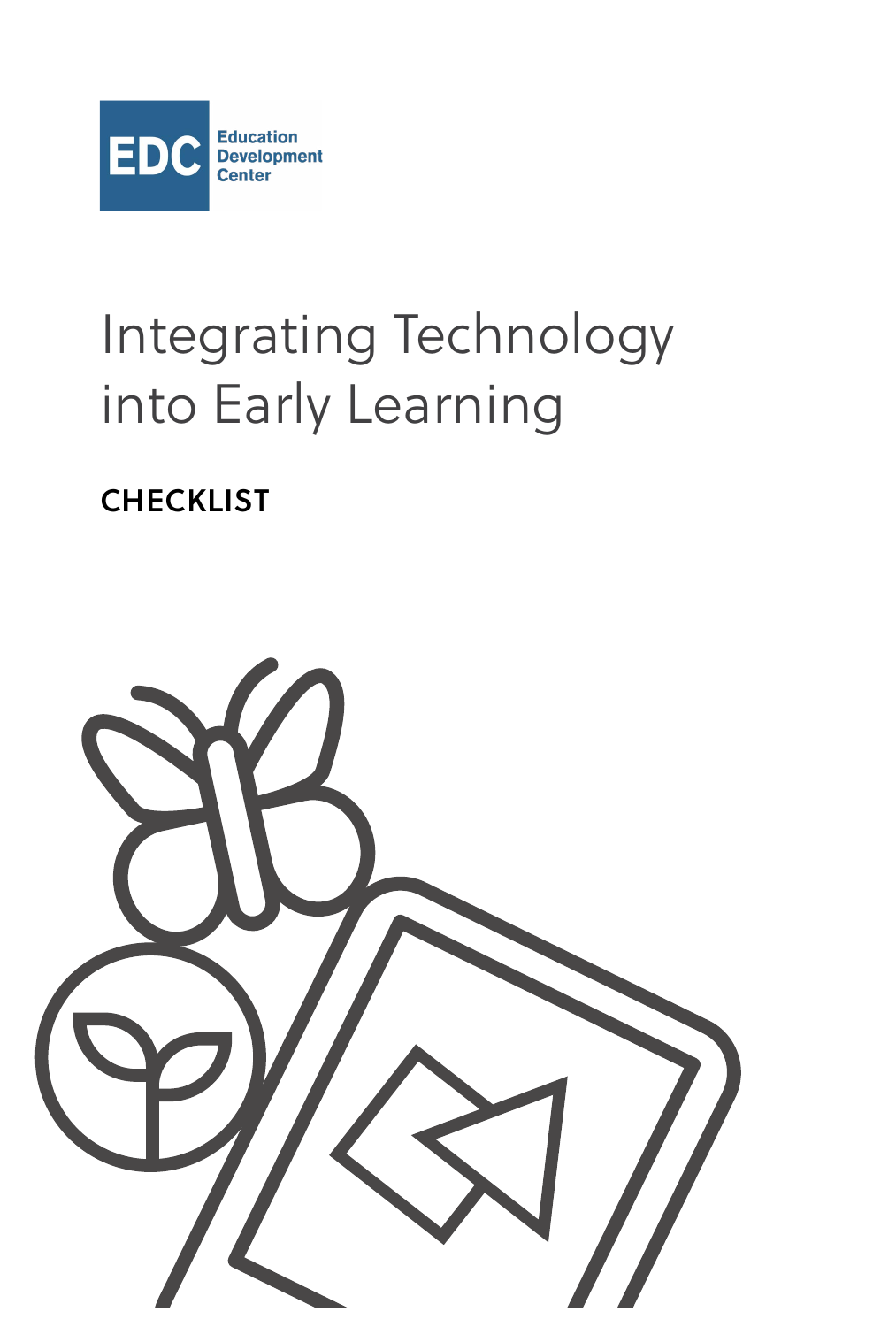## **CHECKLIST**



This checklist is designed to help early learning teachers of all experience levels make informed choices about educational technology for classroom use. It includes ideas to consider when setting up and using technology in the classroom, as well as research-based suggestions for choosing highquality media resources to use in developmentally appropriate ways with your children. You don't have to have a high-tech classroom to make use of this checklist. You can use this checklist even if you have only a few devices in your classroom that your children can use, such as desktop computers or tablets, or to help you as you prepare to start using devices in your classroom for the first time.

You can use this checklist to set up your classroom at the beginning of the year, or at any point during the year, before you begin using new resources, like apps, tablets and other digital media. Keep in mind that checklist items may not apply to every technology resource you might use. **Rely on your own knowledge of your classroom, your teaching goals, and your children to determine what technology is most relevant.** You also can review this checklist in collaboration with the other teachers in your classroom and center or school.

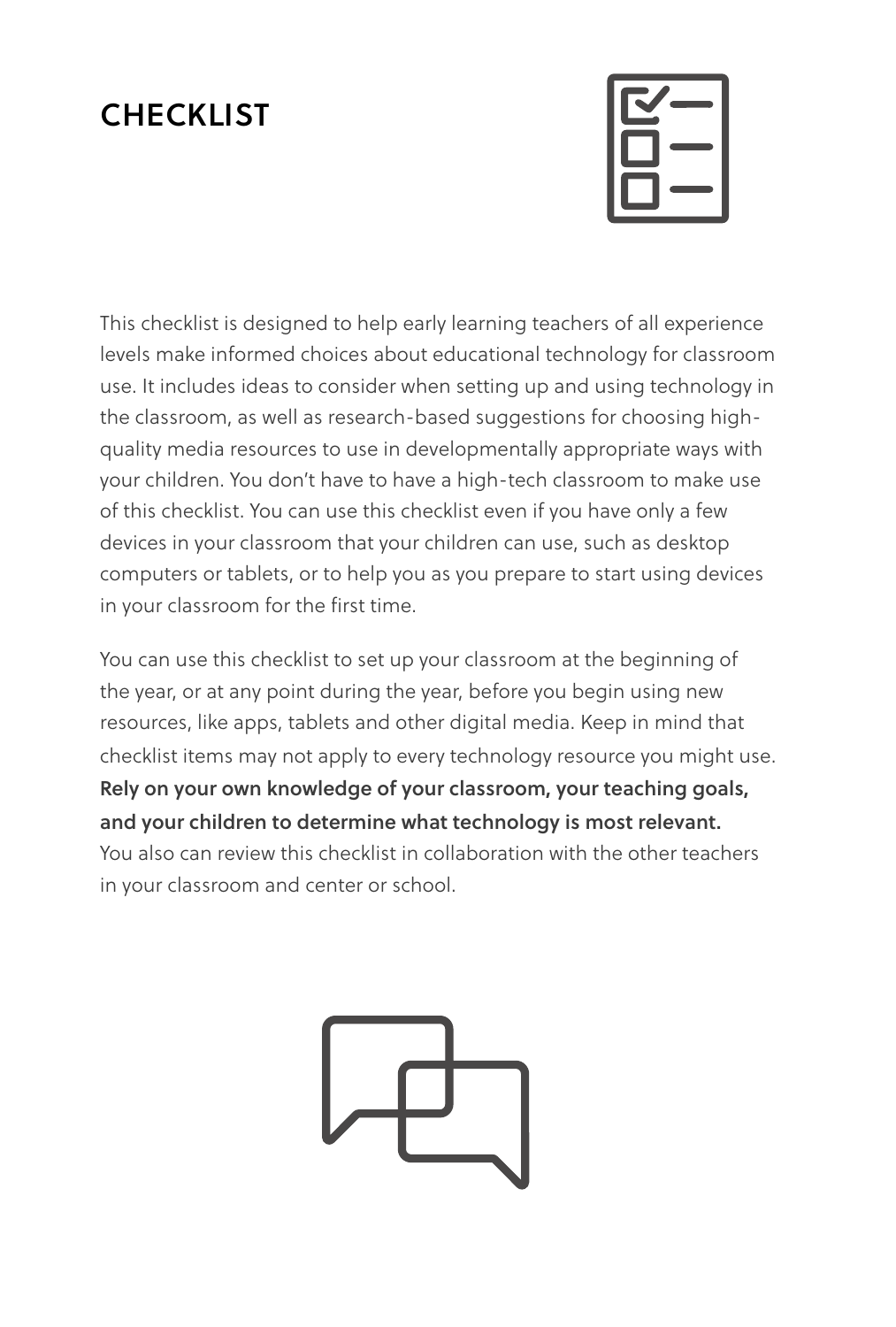## Getting Your Classroom Technology Ready

Before deciding which digital resource to use, you might first consider where and how to set up a classroom technology area or center. **This area can be used to store devices and other hardware, as well as to provide a dedicated space where children can use technology by themselves.** Think about the following:

 $\Box$  The types of devices you have access to, such as tablets or desktop computers.

 $\Box$  The number of devices you have.

 $\Box$  How children will be working on these devices. For example, if children might work in pairs, set up your area so children can sit side by side.

While different devices require different kinds of setup, here are some general suggestions to set up a Technology Learning Center in your classroom.

 $\Box$  Place computers and other digital devices on low tables that are child height, allowing easy access.

 $\Box$  Place computers and other digital devices in an area that is within a safe distance from water tables, sinks or a kitchen area to avoid accidental spills.

**□** Arrange desktop computers in a space that is large enough for children to use in pairs.

 $\Box$  Check to make sure you have enough chargers for each device and a power strip for charging multiple devices at the same time, if needed.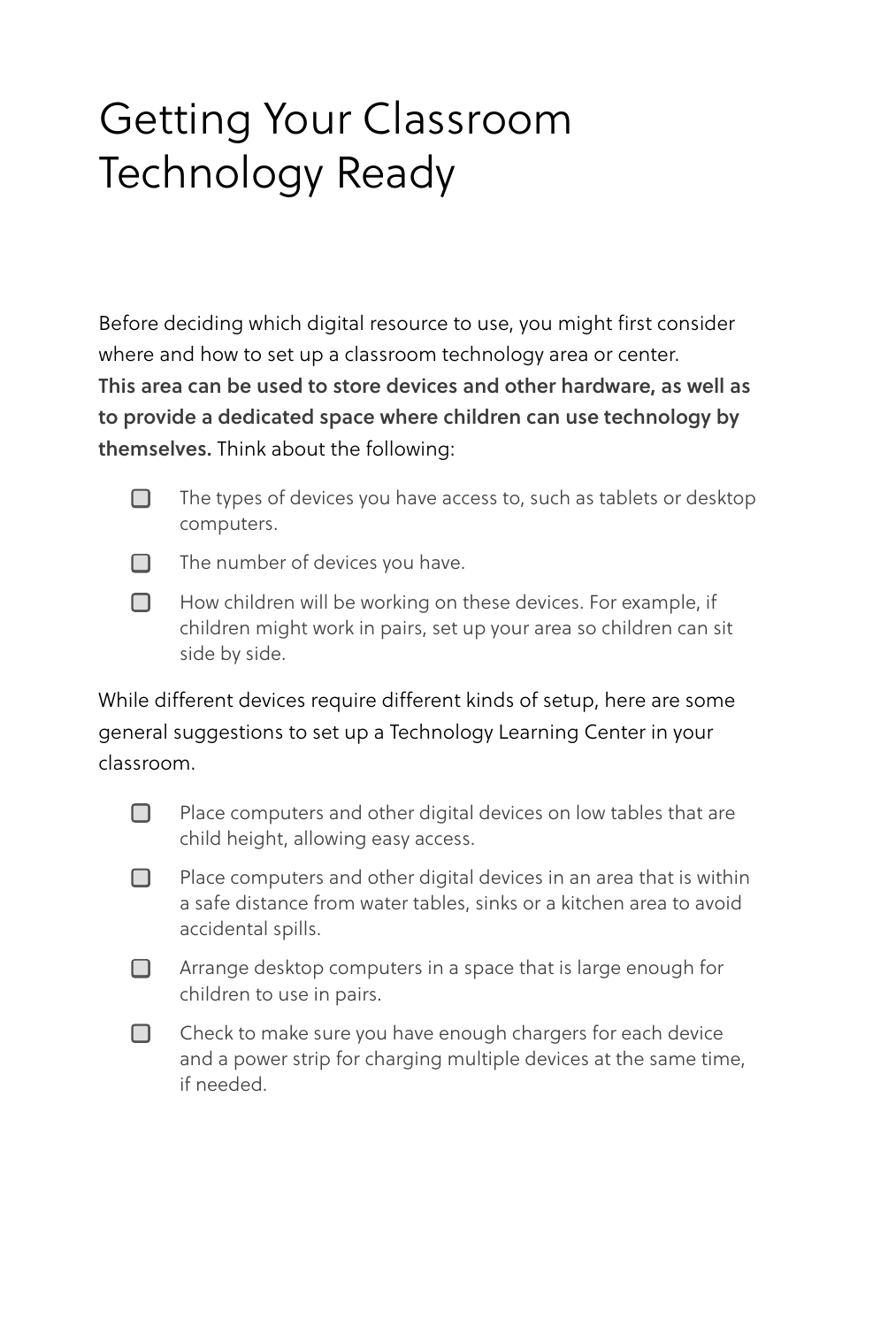

- □ Store additional child-friendly and related hardware near the devices. This may include **(a)** headphones and splitters for allowing two children to listen to a resource at the same time, **(b)** a mouse to use with a desktop computer, and **(c)** a child-protective case for a handheld device, such as a smartphone or a tablet.
- □ Designate a safe storage space, such as a locked drawer, for handheld devices when not in use.
- □ Check to see if you have reliable Internet or Wi-Fi access, or choose resources that can be used offline. If you're not sure, try your Wi-Fi access at different times throughout the day, with multiple devices.
- $\Box$  Make sure that parental controls and firewalls for devices have been enabled or turned on. Keep unsupervised children from browsing the Internet (such as using YouTube or Google Image search).

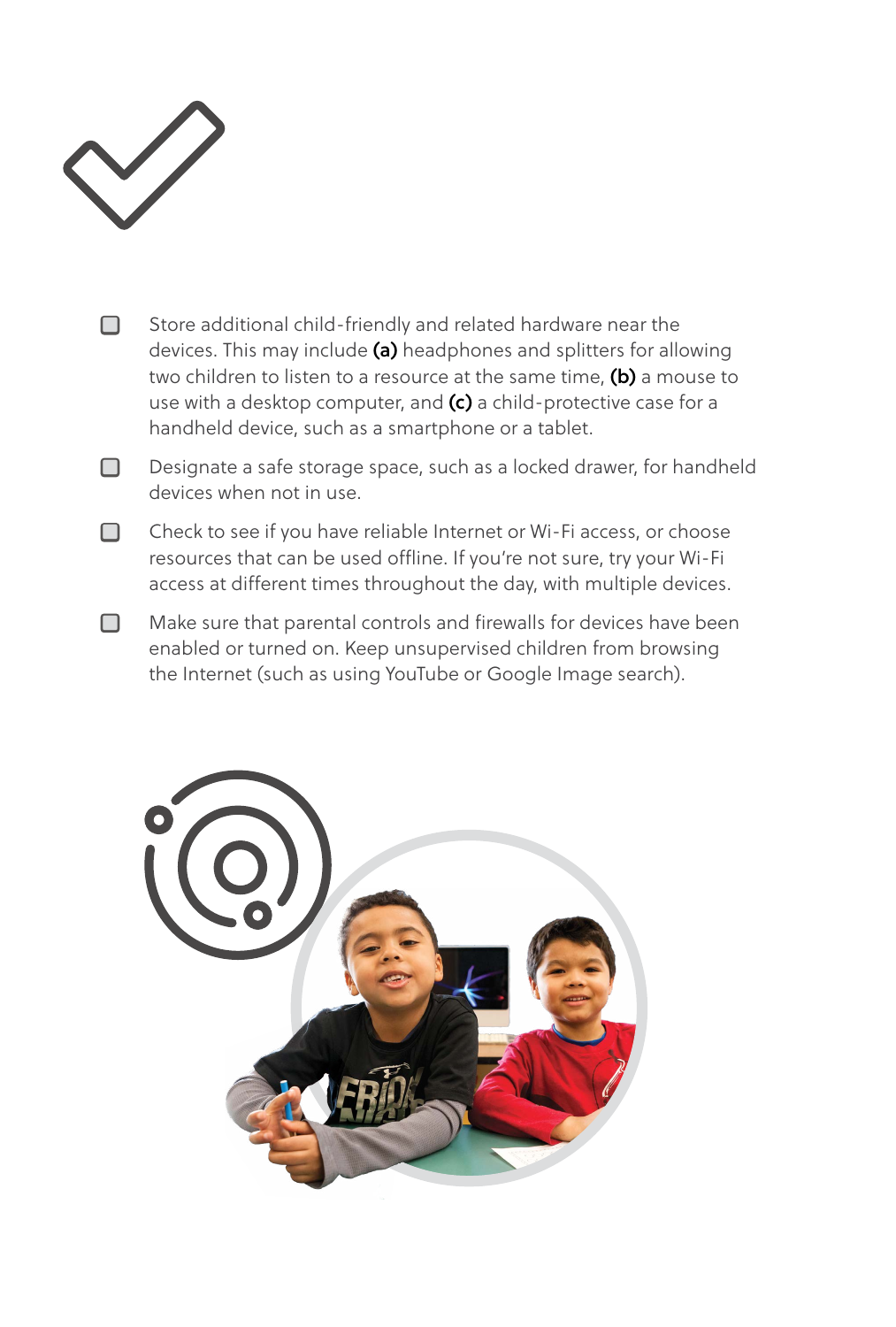## Selecting Media Resources



Media resources best serve the needs of young children when they include age-appropriate content, encourage active play and social interaction, and include child and teacher supports.

### **Must-have characteristics of a high-quality media resource:**

- □ The resource relates to the learning goals or children's needs that you have identified
- □ The content of the app, game, or media addresses topics from your curriculum
- $\Box$  The app, game, or media is free of gender, racial/ethnic, and other stereotypes
- $\Box$  The resource does not require young children to read and includes audio, clear visuals, and slow and clear instructions

#### **A media resource will encourage active and engaged play if it:**

- □ Has a simple, yet engaging, design; overly "flashy" or overly busy designs can distract from learning
- $\Box$  Has an engaging story that links the children's activity to a plot
- □ Allows children to use trial and error and other approaches when solving problems
- $\Box$  Provides feedback during game play that motivates children, such as unlocking new content or giving hints when selecting a wrong answer
- $\Box$  Helps children to connect what they are learning to their lives or to the real world, such as using a device's camera to take photos or videos of real-life creations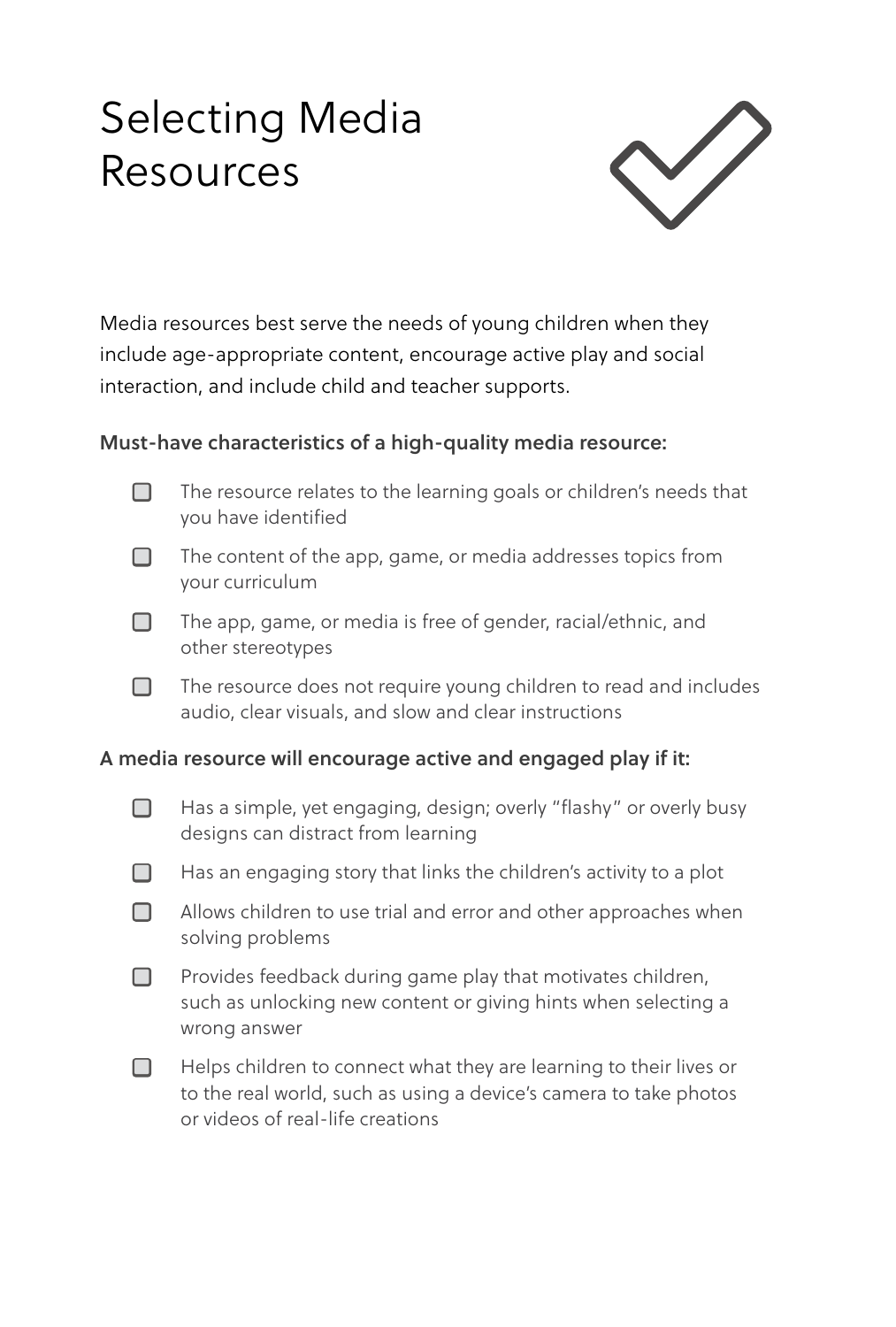## *Selecting Media Resources*



 $\Box$  Supports diversity by providing options to select a different language so that children can engage in the game using their home language



 $\Box$  Features activities that enable children to be creative, such as drawing or making choices

#### **A media resource will encourage social interactions if it:**

- $\Box$  Allows for different types of interaction with others, such as options to engage face-to-face around the screen or to interact with families or teachers
- $\Box$  Features characters who have two-way interactions with users, such as animated characters who speak directly to children, respond to children's actions, or intentionally model social interaction

#### **A media resource will support learning if it:**

- $\Box$  Provides ways for you to tailor the resource to individual children's needs; for example, the program adjusts based on children's progress, or teachers can assign specific content to children
- □ Presents content in various ways, such as providing directions both through audio and visual text and keywords
- □ Offers feedback or scaffolding based on a child's correct and incorrect actions; for example, it offers hints, follow-ups, and specific praise

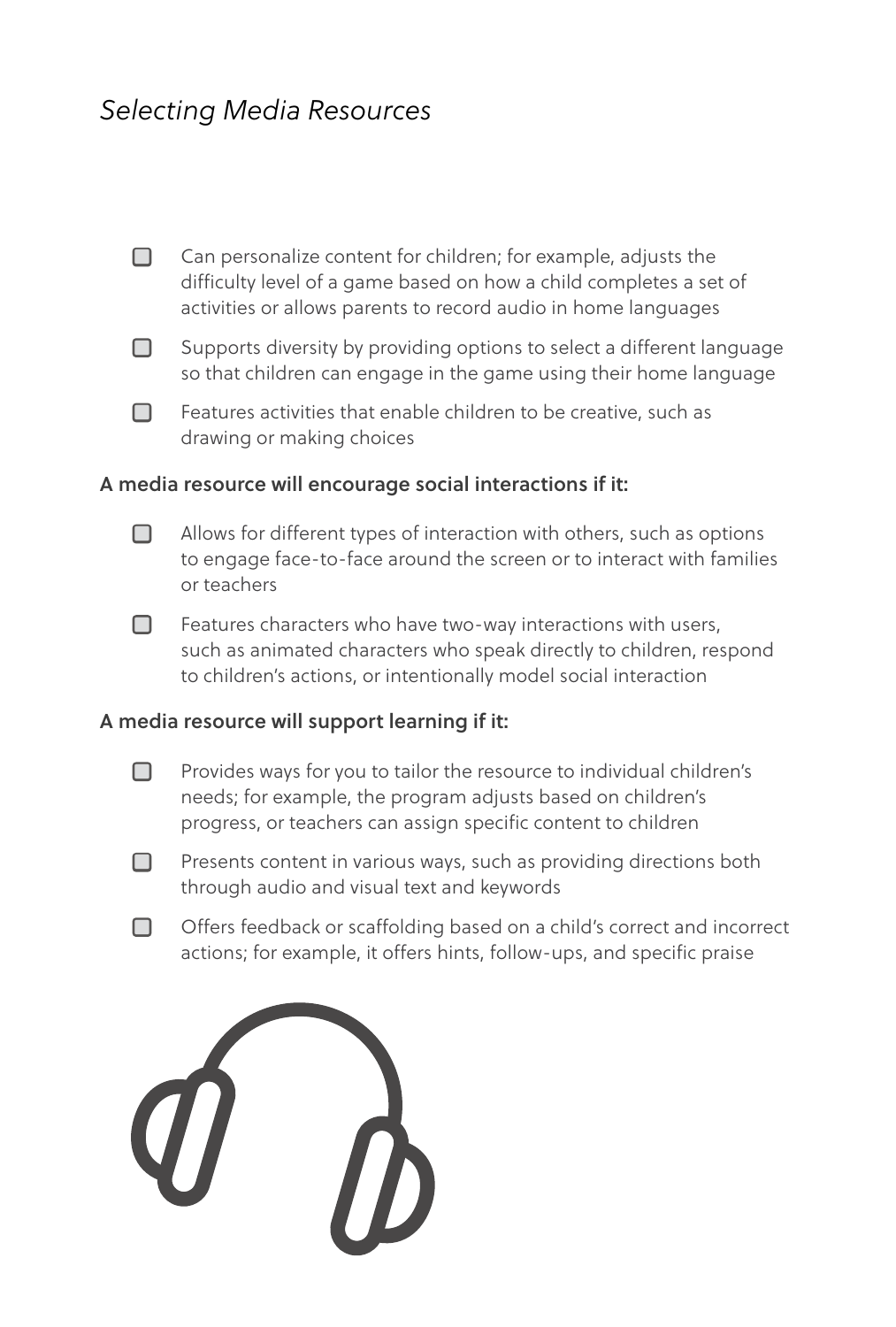

### **A media resource will support teaching if it:**

 $\Box$  Provides associated materials to help extend the child's learning, such as examples of related classroom activities

 $\Box$  Provides teachers with information about each child's progress, which can be shared with parents

## **A media resource will integrate with existing classroom technology if it:**



 $\Box$  Is compatible with the kinds of devices you have access to, as not all resources are available on all devices



□ Is affordable and fits with your program or school technology budget

 $\Box$  Is accessible, and not blocked through school firewalls (check by testing the resource in your class first; if it is blocked, you might need permission from your principal or center director to unblock it)